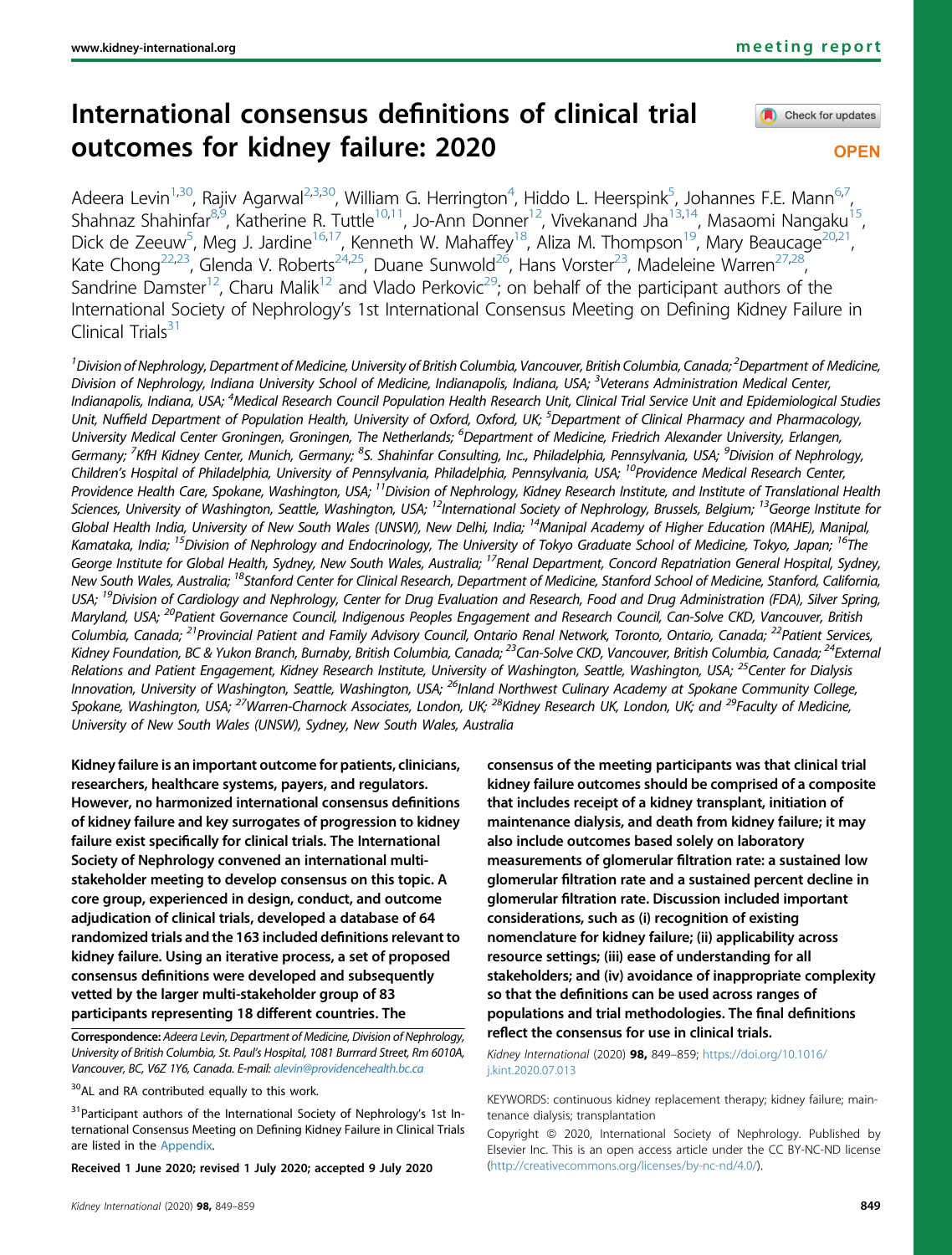Worldwide estimates suggest that 850 million in-<br>dividuals have kidney disease.<sup>1,2</sup> In 2010, a total of<br>2.6 million received kidney replacement therapy, dividuals have kidney disease.<sup>[1](#page-9-0)[,2](#page-9-1)</sup> In 2010, a total of 2.6 million received kidney replacement therapy, and many more died due to lack of access, or other compli-cations such as cardiovascular disease (CVD) and infections.<sup>[3](#page-9-2)</sup> Outcomes for patients with chronic kidney disease (CKD) are comparable to, or worse than, those for patients with other serious diseases, including many forms of cancer.<sup>[4,](#page-9-3)[5](#page-9-4)</sup> Despite the risk, and the wide-ranging impacts of CKD, the numbers of clinical trials in nephrology have lagged behind those in other specialties.<sup>[6](#page-9-5)[,7](#page-9-6)</sup> Patients with advanced CKD are often systematically excluded from trials of CVD and diabetes interventions, despite the high CKD prevalence among people with such conditions.  $8-10$  $8-10$  In CKD populations, only a few large trials have demonstrated benefit of interventions.<sup>11–[14](#page-9-8)</sup> Patients with CKD often have been considered difficult to recruit in numbers required to identify plausible treatment effects, and variability in outcome definitions makes interpretation of and comparison among trials difficult. Reasons for "negative" trials are multifactorial. Recently, the number of nephrology studies in both preclinical and clinical phases has increased, offering the possibility of improving outcomes for patients with  $CKD$ .<sup>[7](#page-9-6)</sup> With advances in molecular diagnostics and promising new targets for therapies, and efforts to develop new or revisit older therapeutic interventions to tackle kidney diseases and their complications, there is an imperative to enhance the quantity and quality of clinical trials in nephrology worldwide.<sup>[15](#page-9-9)</sup> This need was highlighted in the 2017 "roadmap" for closing the gaps in kidney research, clinical care, and policy. $\frac{1}{1}$  $\frac{1}{1}$  $\frac{1}{1}$ 

Formalizing the nomenclature of kidney failure for publications has recently been established, after a Kidney Disease: Improving Global Outcomes (KDIGO) Conference.<sup>[16,](#page-9-10)[17](#page-9-11)</sup> The Kidney Health Initiative has supported a Clinical Data Interchange Standards Consortium (CDISC), developing data standards for kidney failure outcomes for diabetic kidney disease,<sup>[18](#page-9-12)</sup> and extensive analytical work has been conducted with regulators assessing the validity of different surrogates of progression to kidney failure for clinical trials of CKD.<sup>[19](#page-9-13)</sup> However, there are no international consensus definitions for use in clinical trials of kidney failure. Over the years, several different definitions for kidney failure have been used, leading to controversy and confusion. The lack of standard definitions has resulted in challenging discussions in adjudication and steering committees, along with regulatory discussions, and resultant varying prevalence of outcomes which impacts power estimations. The absence of universal definitions of kidney failure for trials contrasts with the specialties that have a successful history of conducting large-scale trials and standardized definitions (e.g., myocardial infarction<sup>[20](#page-9-14)</sup> and stroke<sup> $21$ </sup>).

Our objective was to develop standardized, internationally accepted, consensus definitions for clinical trial kidney failure outcomes and key surrogates that predict progression to kidney failure. To ensure accountability, transparency, and knowledge translation, the definitions presented were developed with patient partners and a range of stakeholders. This document was reviewed by the collective of meeting participants, and it reflects consensus.

# **METHODS**

The International Society of Nephrology (ISN), through the Research Working Group's Advancing Clinical Trials (ISN-ACT) Committee, identified the unmet need and facilitated the development of the meeting.

A steering committee composed of nephrology and other specialty clinical trialists, ISN leaders, regulatory representatives, and ISN headquarters staff vetted the concept, and made recommendations as to membership of a core group and invitees to the consensus meeting. The stakeholders included patient partners, clinicians and academic clinical trialists, other researchers, regulators, funder representatives, and industry researchers. Invitees were selected based on expertise, and in keeping with the ISN diversity policy [\(Appendices 1](#page-6-0) and [2](#page-8-0)). $^{22}$  $^{22}$  $^{22}$  A total of 105 people from Asia, Africa, Australasia, Europe, Latin and North America, the Middle East, and Russia were invited: 83 attended the consensus meeting.

The core group consisted of those with experience steering, designing, and conducting clinical trials, and outcome adjudication, and was chaired by Rajiv Agarwal. Its role was to review the literature of consensus definitions in other domains<sup>[20,](#page-9-14)[21,](#page-9-15)[23](#page-9-17)[,24](#page-9-18)</sup> and develop a scope-of-work document pertinent to nephrology and kidney failure. Table  $1^{19,25-27}$  $1^{19,25-27}$  $1^{19,25-27}$  $1^{19,25-27}$  describes the complete process.

## Patient partners

Six patient partners participated in the Consensus Meeting, with diverse perspectives, kidney health journeys, and professional interests. They were oriented to the process and the remit during teleconferences, and at the meeting, they voiced their understanding and supported the need of clear definitions for clinical trial kidney failure outcomes. They contributed to all discussions, with their perspectives presented in plenary sessions and incorporated into the definitions.

# RESULTS

## Summary of the international consensus definitions of clinical trial kidney failure outcomes

Meeting participants voiced support of concise and clear definitions that could be applied across multiple populations, settings, and a wide range of interventions and trial methodologies. These definitions will support continued efforts to ensure that future clinical trials are comparable, robust, and streamlined. $11,28$  $11,28$  $11,28$  Attendees appreciated that irrespective of the final definitions, there will be situations in which modifications are justified or necessary.

The consensus was that clinical trial outcomes to represent kidney failure should be comprised of a composite including receipt of a kidney transplant, initiation of maintenance dialysis, and death from kidney failure, and may also include outcomes based solely on laboratory measurements of glomerular filtration rate (GFR)—a sustained low GFR and a sustained percent decline in GFR [\(Figure 1](#page-3-0)). Including these separate outcomes should enable kidney failure in various clinical presentations to be well captured in clinical trials. Depending on the trial setting, different components may be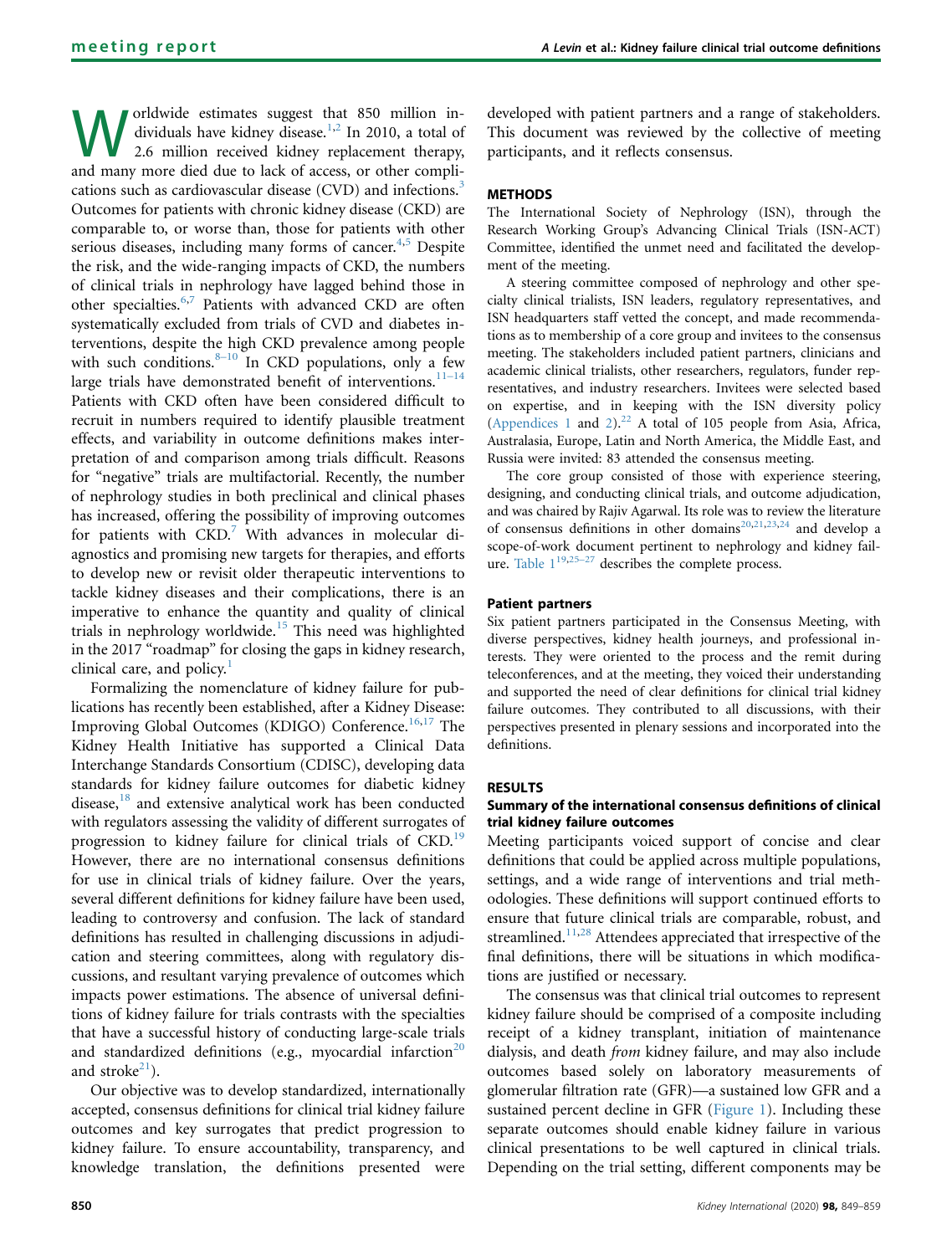# <span id="page-2-0"></span>Table 1 | Development steps for the international consensus definitions of clinical trial outcomes for kidney failure

| Step | <b>Activity</b>                                                                                                                                                                                                                                                                                                                                                                                                                                                                                                                                                                 |                                                              |
|------|---------------------------------------------------------------------------------------------------------------------------------------------------------------------------------------------------------------------------------------------------------------------------------------------------------------------------------------------------------------------------------------------------------------------------------------------------------------------------------------------------------------------------------------------------------------------------------|--------------------------------------------------------------|
| 1    | Systematically generate a list of clinical trials, including<br>cardiovascular disease, diabetes, kidney disease populations, in<br>which kidney failure was an outcome (see Supplementary Table S1).                                                                                                                                                                                                                                                                                                                                                                           | Mainter<br>Mainte:<br>modial                                 |
| 2    | Establish a database of definitions of clinical trial endpoints of kidney<br>failure from available trial protocols and/or adjudication manuals (63<br>randomized controlled trials, 163 definitions; see Supplementary<br>Table S1) and consider publications from the National Kidney<br>Foundation-US Food and Drug Administration-European Medicines<br>Agency (NKF-FDA-EMA) workshops addressing declines in estimated<br>glomerular filtration rate as surrogates for progression to kidney<br>failure for clinical trials of chronic kidney disease. <sup>19,25-27</sup> | differer<br>30, 60,<br>for the<br>Thei<br>weeks t<br>data ai |
| 3    | Generate an independent definition of clinical trial outcomes of<br>kidney failure from each core group member, with attention to<br>modifications that may be required in trials conducted in different<br>settings (high- and low-resource settings).                                                                                                                                                                                                                                                                                                                         | requirii<br>start o<br>discont<br>either 1                   |
| 4    | Synthesize a single proposed core group-consensus set of<br>definitions for review at the consensus meeting using an iterative<br>review process.                                                                                                                                                                                                                                                                                                                                                                                                                               | constra<br>initiatio                                         |
| 5    | Develop an accompanying set of questions and controversies for<br>discussion in the consensus meeting breakout groups to ensure<br>scrutiny of the proposed definitions.                                                                                                                                                                                                                                                                                                                                                                                                        | outcom<br>below).                                            |
| 6    | Circulate consensus meeting materials to stakeholders 2 weeks<br>before the meeting.                                                                                                                                                                                                                                                                                                                                                                                                                                                                                            | Spec<br>that alt                                             |
| 7    | Deliver consensus meeting:<br>(i) Present the need, the remit, and the core group-proposed<br>definitions in plenary sessions, followed by 5 facilitated<br>breakout group discussions.<br>(ii) Present and discuss each breakout group's key comments in a                                                                                                                                                                                                                                                                                                                     | clinical<br>with m<br>also acl<br>it to be                   |
| 8    | plenary forum.<br>Refine definitions based on feedback during the consensus meeting.                                                                                                                                                                                                                                                                                                                                                                                                                                                                                            | populat                                                      |
| 9    | Send consensus meeting report and refined definitions for<br>stakeholder comment and public review.                                                                                                                                                                                                                                                                                                                                                                                                                                                                             | glomer<br>some p                                             |

10 Publish and disseminate.

included or omitted (e.g., a particularly long and large trial in those with advanced CKD may not need to include the sustained percent decline in GFR, which is a surrogate of progression to kidney failure rather than evidence of kidney failure itself, whereas a trial with less advanced CKD at entry may use that component to ensure a reasonable study duration). Aligned with current clinical classification systems, GFR  $\langle 15 \text{ ml/min per } 1.73 \text{ m}^2$  is a laboratory-based indicator of kidney failure,<sup>[16](#page-9-10)</sup> although other thresholds may be used in specific circumstances. We propose the concept of a component called "sustained low GFR," which permits different thresholds to be used, depending on the population studied and the GFR at study enrollment. The last component is a surrogate, which is sustained percent decline in GFR, highly predictive of progression to kidney failure.

# Individual outcome components

[Table 2](#page-3-1) provides a summary of the definitions for components of the kidney failure composite.

# Kidney transplantation

Kidney transplantation is defined as receiving a kidney transplant irrespective of source (cadaveric vs. living donor), or successful implantation or graft function. The date of the procedure constitutes the outcome's date. No modifications are required for low- or high-resource settings.

#### nance dialysis

mance dialysis is defined as dialysis (peritoneal or helysis) performed for at least 4 weeks. A number of nt confirmatory periods have been used (e.g., 4 weeks; or 90 days) in different trials; we agreed on 4 weeks, sake of harmonization, after careful discussion.

re are situations in which the duration of at least 4 may not be met, for example, due to death, or further re unavailable, but an outcome of kidney failure ng dialysis can be inferred. These situations include of dialysis after a trajectory of progressive CKD, tinuation of dialysis treatment within a few days due to futility of therapy (dialysis withdrawal) or resource ints, or kidney transplantation shortly after dialysis on. All of these situations constitute reaching a trial ne of maintenance dialysis (see section on adjudication

ial considerations. One point that was highlighted is though at least 4 weeks of dialysis is recommended for trials, a longer duration (e.g., 90 days) is in keeping nost "registry" definitions of maintenance dialysis. We knowledged that the duration of dialysis that confirms maintenance dialysis may differ by the specific patient tion under study (e.g., patients with vasculitis or ulonephritis may justify a longer duration). Although atients may recover from dialysis after being on it for 4 weeks,<sup>[29](#page-9-21)</sup> practical considerations of timely trial completion, and most importantly, the patient perspective that "any dialysis duration constitutes kidney failure" was appreciated. Thus, we agreed that 4 weeks was a suitable definition in most circumstances and would appropriately exclude most recoverable dialysis-requiring acute kidney injury (AKI) from a maintenance dialysis outcome. Those who recover dialysisindependent kidney function could have this outcome revised and be included in a sensitivity analysis to determine the impact of that change. $30$ 

From the patient perspective, any duration of dialysis is a serious failure of their kidneys. Therefore, trials that report kidney failure as an outcome should collect and report information on AKI requiring dialysis or consider reporting a patient-centered outcome of "any dialysis."

In low-resource settings, no modifications to the definition are required; however, it was recognized that participants on maintenance dialysis may be dialyzed less frequently than those in high-income countries and may discontinue therapy because of non-availability due to financial or other reasons. Dialysis frequency is thus not included in the outcome's definition.

#### Death from kidney failure

This component usually represents a small proportion of kidney failure outcomes. Its inclusion allows recognition that those participants who progressed to a GFR <15 ml/min per 1.73 m<sup>2</sup>, and often one much lower, and died as a result of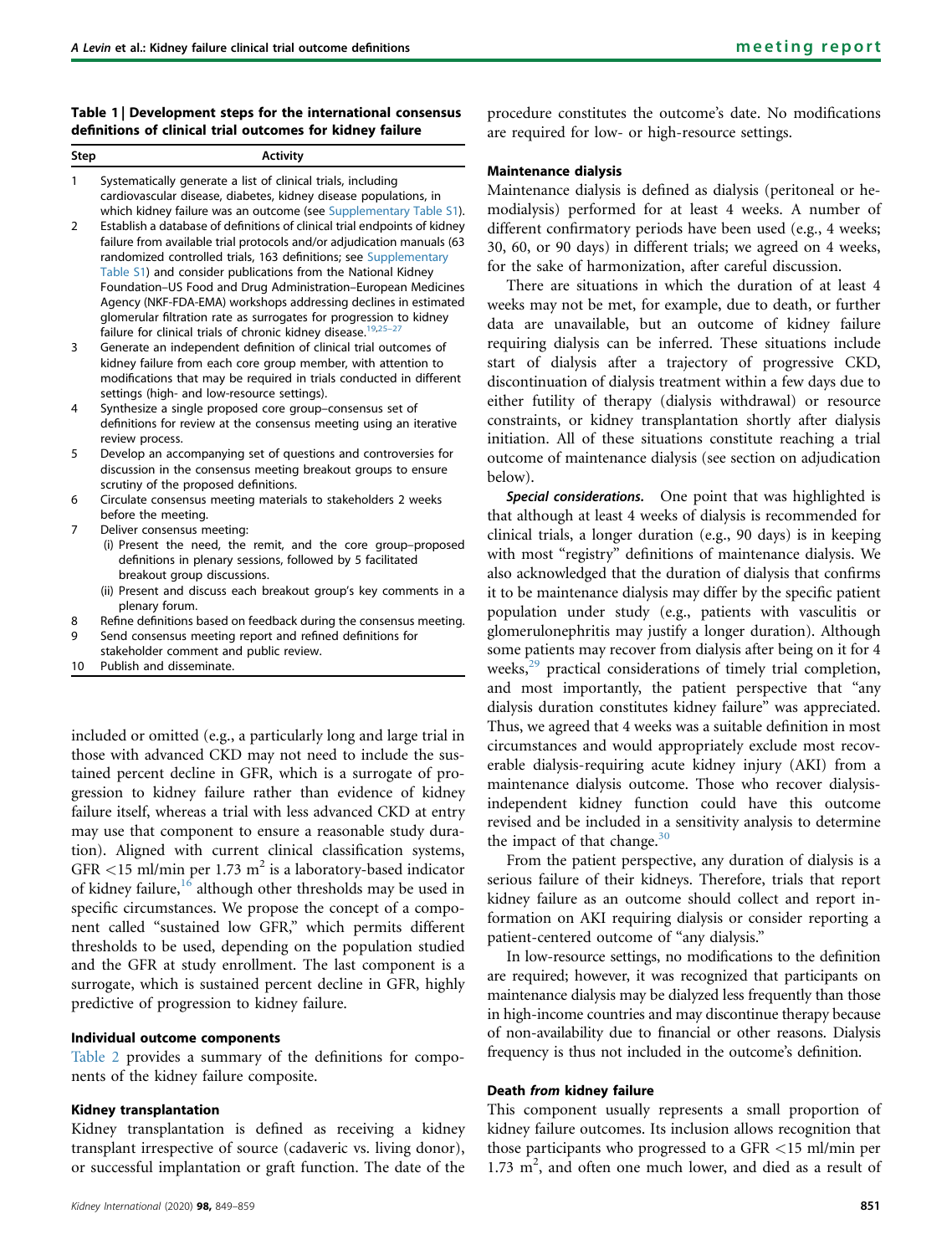<span id="page-3-0"></span>

Figure 1 | Individual components of a composite outcome of kidney failure for use in clinical trials. GFR, glomerular filtration rate. †Death from kidney failure differs from death with kidney failure. We consider death with kidney failure to include a death from any cause among those who have a clinical outcome of kidney failure or a sustained low GFR (but not a sustained percent decline in GFR alone). \*Sustained percent decline in estimated GFR has been demonstrated to be a surrogate of progression to kidney failure.

non-availability of kidney replacement therapy or a personal decision to not pursue dialysis, have reached the outcome. This is analogous to the KDIGO nomenclature of death from "kidney failure without replacement therapy." In these situations, the underlying cause of death (i.e., the disease that initiated the train of morbid events leading directly to  $death^{31}$ ) is advanced CKD. In the context of trials, distinguishing between death with kidney failure and death from kidney failure is important.

The death from kidney failure concept presumes that the driver of death is the low kidney function (irrespective of specific mechanisms, such as hyperkalemia, fluid overload, etc.). There is no need for modification of this definition for

<span id="page-3-1"></span>Table 2 | Summary international consensus definitions of clinical trial outcomes for kidney failure

| Components                          | <b>Definition</b>                                                                                                                                                              |
|-------------------------------------|--------------------------------------------------------------------------------------------------------------------------------------------------------------------------------|
| Kidney<br>transplantation           | Receipt of a kidney transplant                                                                                                                                                 |
| Maintenance dialysis                | Dialysis performed for at least 4 wk                                                                                                                                           |
| Death from kidney<br>failure        | The participant dies, AND kidney replacement<br>therapy was never started (irrespective of reason),<br>AND advanced chronic kidney disease is the<br>underlying cause of death |
| Sustained low GFR                   | GFR $<$ 15 <sup>a</sup> ml/min per 1.73 m <sup>2</sup> sustained over at<br>least 4 wk                                                                                         |
| Sustained percent<br>decline in GFR | Percent decline in GFR of $\geq$ 40% <sup>b</sup> from a baseline<br>start point sustained over at least 4 wk <sup>19</sup>                                                    |

GFR, glomerular filtration rate.

<span id="page-3-2"></span><sup>a</sup>A GFR of <10 ml/min per 1.73 m<sup>2</sup> may be used in certain situations.

<span id="page-3-3"></span> $h_A \geq 30\%$ ,  $\geq 40\%$ ,  $\geq 50\%$ , or  $\geq 57\%$  decline in GFR (a 57% decline in estimated GFR approximately corresponds to a doubling of serum creatinine) may be considered surrogates for progression to kidney failure depending on the trial population and acute effects of study intervention on GFR. A doubling of creatinine is the most well established, whereas a  $\geq$ 30% decline, in comparison, is the least reliable of these (putative) surrogates.

different resource settings, but we recognized that death from kidney failure may be more common in lower-resource settings. It is noted that those who develop AKI with no preexisting CKD, and who either are not offered dialysis or refuse it, or for whom it is unavailable, and subsequently die, may or may not be considered an instance of death from kidney failure, depending on circumstances, and study design. In the conduct of the trial, this should be prespecified.

Special considerations. Meeting attendees deliberated on the concepts of death *from* kidney failure, and death with kidney failure. There was extensive debate, but there was some agreement that death with kidney failure should not be recommended to be a standard component of the kidney failure outcome definition [\(Figure 1](#page-3-0)). There is a need to differentiate deaths from other causes (e.g., overwhelming sepsis or fatal CVD) in people with kidney failure, from the deaths of those who die from kidney failure (due to nonprovision of replacement therapy for any reason AND advanced CKD). We appreciate the sometimes subtle differences and recommend that death with kidney failure be considered as a subsidiary outcome in clinical trials. Death with kidney failure includes death, irrespective of cause, among those who have a clinical outcome of maintenance dialysis, kidney transplantation, or a sustained low GFR (but, importantly, not a sustained percent decline in GFR alone). Because an increasingly high proportion of patients with CKD in developed countries are elderly and multimorbid, death with kidney failure may become more common.

# GFR-based outcomes and surrogates of progression to kidney failure

GFR-based outcomes represent nonclinical laboratory outcomes that are acceptable in clinical practice and trials. Some laboratory-based outcomes have been shown to strongly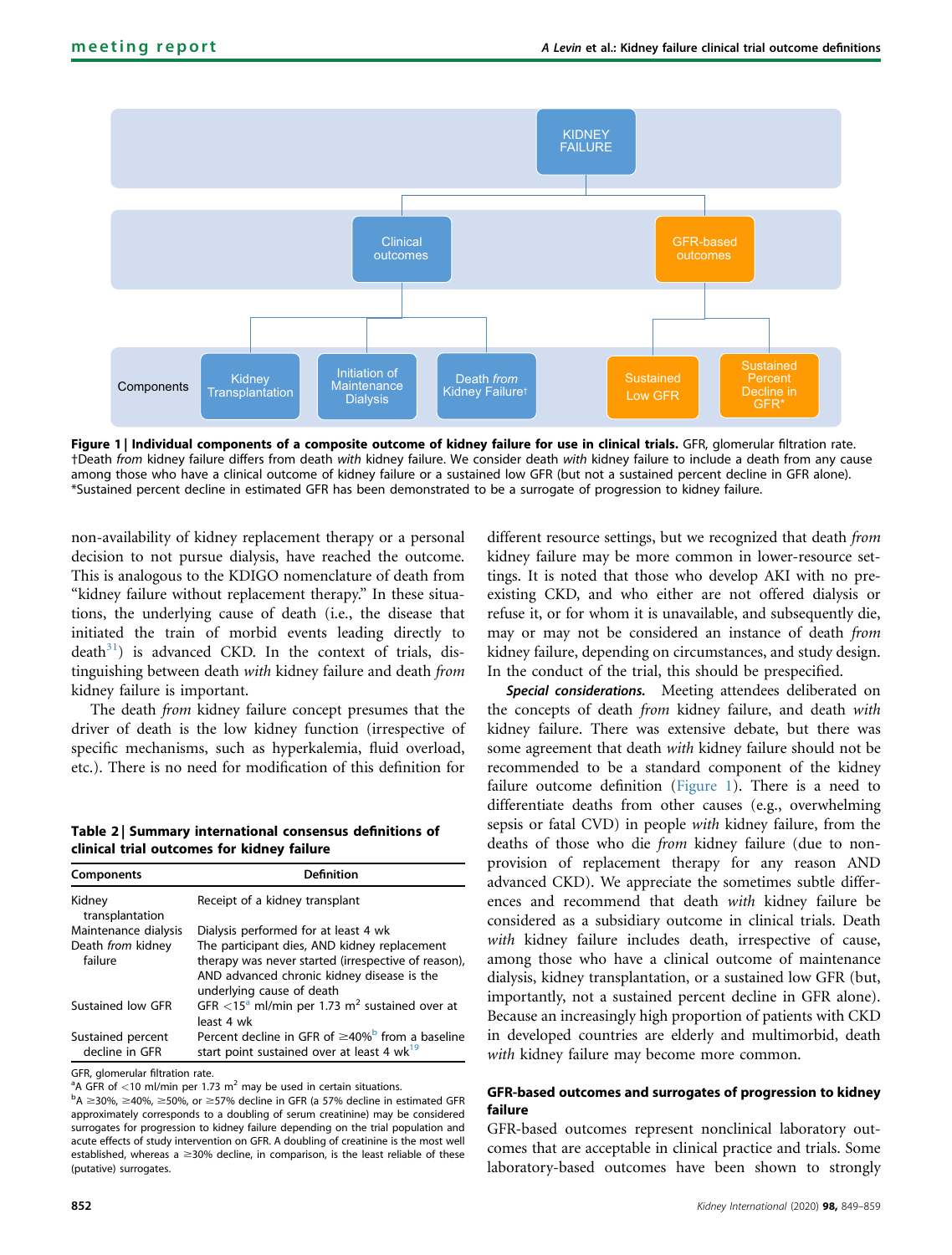predict progression to clinical outcomes of kidney failure (i.e., percent decline in estimated GFR [eGFR]). They may also predict other serious complications (e.g., CVD) that patients and clinicians view as a "poor" outcome. Sustained low GFR, irrespective of need for dialysis, is one outcome. A sustained percent decline in GFR is offered here as another "acceptable" GFR-based surrogate for the clinical trial outcome of kidney failure in specific circumstances.

We extensively discussed the use of the terms "eGFR" and "GFR," with no clear consensus as to what was preferred. The validation work on surrogates of progression to kidney failure is based on eGFR, and practical considerations for trials would favor the use of eGFR instead of measured GFR. However, we recognized that there are situations in which one might measure GFR. There were extensive discussions about formulae to be used and the need for validated equations.

## Sustained low GFR

The outcome of sustained low GFR is reached when the participant has a low GFR (e.g., to  $<$  15 ml/min per 1.73 m<sup>2</sup>) sustained over at least 4 weeks, evidenced by 2 consecutive measurements; GFR  $\langle$ 15 ml/min per 1.73 m<sup>2</sup> is considered acceptable in most circumstances as it represents a substantial loss of kidney function and is concordant with current guideline definitions.<sup>[16](#page-9-10)</sup>

Special considerations. The group recognized that the presence of symptoms is important (see Patient-reported outcome measures section below), and it is highly variable within and between populations. Some people with kidney failure have few symptoms and can maintain acceptable quality-of-life at a GFR of  $\langle 15 \text{ ml/min per } 1.73 \text{ m}^2$ .

The validity of the specific threshold was extensively discussed, and given that there is increasing interest in including people with a wide range of GFR in clinical trials, we recognized the need to consider lower thresholds in specific circumstances. For example, in trials enrolling people with GFRs of 20 ml/min per 1.73  $m<sup>2</sup>$  or less, a GFR threshold that defines sustained low GFR may be lower than the <15 ml/min per 1.73 m<sup>2</sup> value (e.g., to <10 ml/min per 1.73 m<sup>2</sup>). We acknowledge that the KDIGO definition<sup>[16](#page-9-10)</sup> of kidney failure is a GFR of  $\lt 15$  ml/min per 1.73 m<sup>2</sup>.

The eGFR is estimated by measuring reproducible markers of kidney function, most often serum creatinine, using isotope dilution mass spectrometry–traceable methods.<sup>[32](#page-9-25)</sup> We acknowledged that other validated serum markers can be used to estimate kidney function. We discussed the use of central laboratories versus local clinical laboratories, and calibrated point-of-care testing. Central laboratory measurements are considered to be more trustworthy, but they can cause added challenges (time and resources) and may not always be truly "standardized" (due to long sample transit times or different assays run across different central laboratories). There also may be an under-recognition of the protection that large-scale randomization offers against small errors in measurements. These issues require further research, and individual studies should consider the best possible methodology for their planned study population and regions.

The group recognized the potential limitations of including the 4-week timeline of repeated laboratory measurements for use in observational studies or administrative datasets. Investigators may need to modify this definition for use in studies other than clinical trials.

# Acceptable surrogate: sustained percent decline in GFR as predictive of progression to kidney failure

Sustained percent decline in GFR is defined as relative decline from baseline in GFR of  $\geq 40\%$  or other thresholds (30%, 50%, 57%), depending on circumstances. This component is important given the relatively high correlation between the percent decline and risk of progression to kidney failure. The baseline for determining GFR decline may depend on study populations and mechanisms of drug therapy action. A sustained percent decline in GFR should generally be based on follow-up measurements after a baseline assessment prior to randomization, sustained over at least 4 weeks as evidenced by 2 consecutive measurements. The date of the outcome is the onset of when the first decline occurred (not the date of confirmation). Considerations for use of local versus isotope dilution mass spectrometry–traceable central laboratories are the same for this outcome as for sustained low GFR, with the additional proviso that declines in GFR are calculated based on measurements using the same methods.

Special considerations. All recognized that a sustained percent decline in GFR is not a clinical outcome, but rather a surrogate that predicts progression to kidney failure. Nevertheless, meeting attendees considered its value in reducing samples sizes and durations of follow-up for kidney failure trials.<sup>[25](#page-9-19)</sup> Extensive analyses, supported by the National Kidney Foundation–US Food and Drug Administration–European Medicines Agency workshops, have established the validity of eGFR-based surrogates.[19](#page-9-13) These findings include the following:

- (i) The strong association between a decline in eGFR and risk of end-stage kidney disease in observational analyses. Compared to those with a stable eGFR, a 40% eGFR decline over 2 years is associated<sup>[27](#page-9-26)</sup> with a 10-fold increased risk of kidney failure in those with an eGFR of  $<$  60 ml/min per 1.73 m<sup>2</sup>.
- (ii)  $A \geq 40\%$  decline in eGFR provides consistent assessment of treatment effects compared to a doubling of creatinine in re-analyzed trials, using a range of different interventions.<sup>[26](#page-9-27)</sup>
- (iii) Simulation studies to advise on what percentage decline in eGFR to select for an intervention in various scenarios—populations with different rates of CKD progression, choice of start point eGFR, and using interventions with different acute effects on eGFR.<sup>[25](#page-9-19)</sup> The selection of  $\geq 30\%$ ,  $\geq 40\%$ ,  $\geq 50\%$ , or  $\geq 57\%$  eGFR decline is dependent on these factors. For example, trials in people without diabetes or without albuminuria may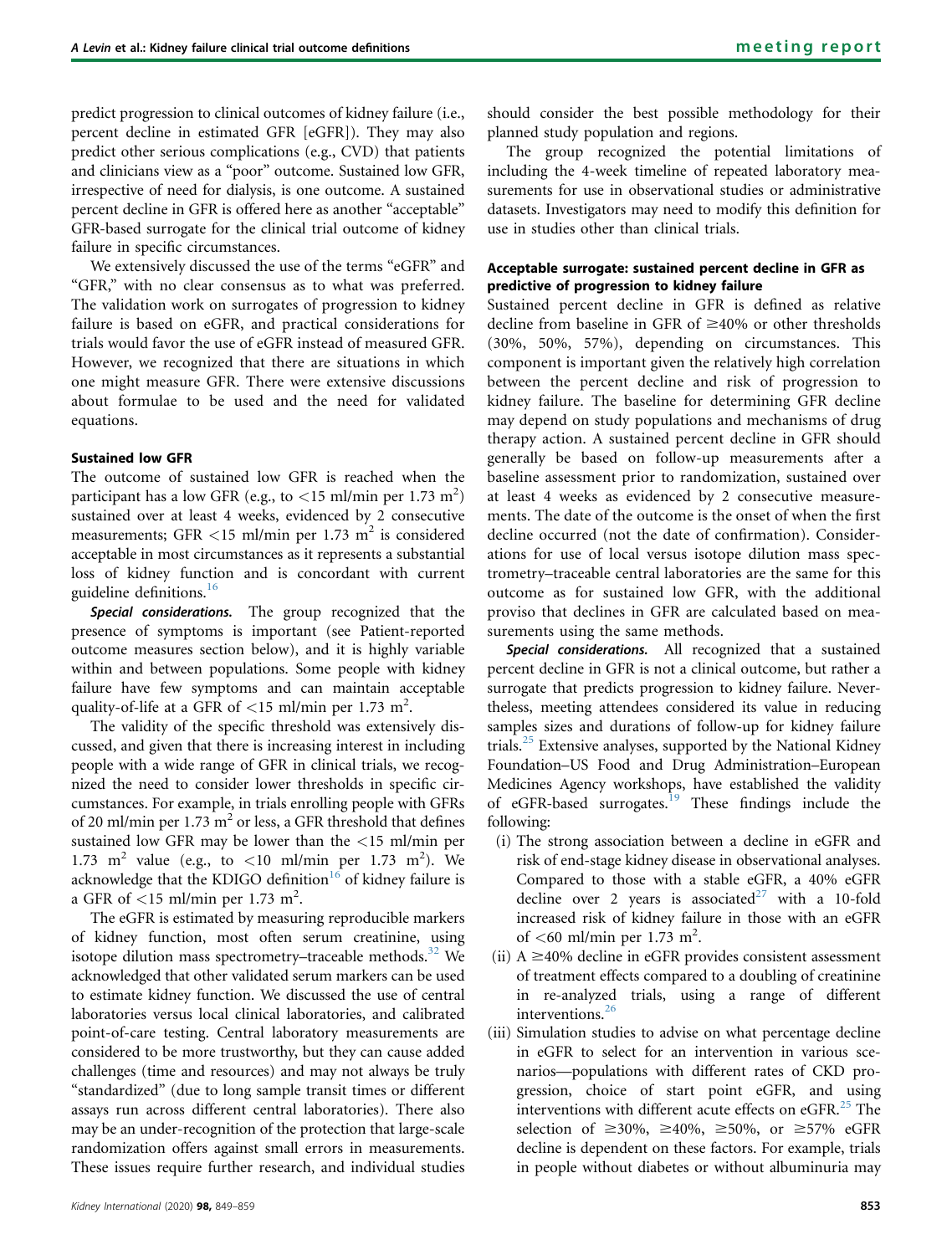need to use a  $\geq$ 40% decline because the time to a  $\geq$ 57% decline may be too long. Acute effects of the study intervention on eGFR are critical to consider. $^{25,26}$  $^{25,26}$  $^{25,26}$  $^{25,26}$  In some situations (e.g., when the test intervention does not acutely affect eGFR), a  $\geq$ 30% decline in GFR may be an acceptable surrogate of progression to kidney failure, though it is not as reliable or strong an indicator as larger declines.

We noted that a doubling of creatinine was a particularly strong predictor of end-stage kidney disease. A 57% eGFR decline over 2 years (i.e., about a doubling of creatinine) is associated with a 32-times increased risk for kidney failure<sup>[27](#page-9-26)</sup> in those with an eGFR  $<$  60 ml/min per 1.73 m<sup>2</sup>. This surrogate may be particularly suitable for trials using routine healthcare data for follow-up, in which it is not always possible to collect additional measurements.

The concept of "sustained" decline in GFR does add specificity to this outcome compared to basing the percent decline on a single follow-up  $GFR$ .<sup>[33](#page-10-0)</sup> However, it was also recognized that to ensure the simplicity of study design, and consistency with clinical care, it is reasonable to confirm sustained declines in GFR (or sustained low GFR) at the next scheduled study visit in certain circumstances. Extra confirmation visits may be problematic as they add to participant burden and trial costs. With regular and relatively frequent follow-up, the definition of "sustained" could be applied without need for additional trial-specific confirmatory measurements.

Blood for a baseline analysis of GFR should be drawn prior to randomization. It is recognized that an average of 2 measurements a few weeks apart may increase the precision of measurement of baseline GFR, but these may not be mandatory, depending on the purpose of the clinical trial, as the benefits of that precision may not outweigh the burden of extra measurements and visits, particularly in larger streamlined trials.

It is noted that GFRs should continue to be collected, even after this outcome is confirmed, in order to record a greater percent decline in GFR (e.g., a  $\geq$ 57% decline after a  $\geq$ 40% decline) or a sustained low GFR, or for accompanying prespecified GFR slope analyses. Follow-up for all outcomes (dialysis, transplant, or other) should continue for the full duration of any trial.

We have used the term "outcome" intentionally throughout this document, instead of "endpoint." The term "endpoint" is a misnomer, as trial follow-up usually continues for any given participant who has "met an endpoint," until study end.

## Out of scope: other outcomes and kidney populations

For the purposes of clarity, in the following 3 sections, we describe those concepts that were out of scope.

GFR slopes and changes in albuminuria. It has been recognized that total or chronic eGFR slope analyses and changes in albuminuria may fulfill the criteria for surrogacy for CKD progression.<sup>[34](#page-10-1)</sup> Such GFR slope analyses are particularly useful in early kidney disease and interventions with acute effects on GFR. Given that the meeting focused on the clinical outcome of kidney failure per se, and even though progression of CKD is on the pathway to kidney failure, we did not address progression specifically.

Patient-reported outcome measures for kidney failure. We recognize that symptoms of kidney failure may present at different levels of GFR with variability among patients. Symptoms of kidney failure (e.g., fatigue, cognition issues $^{35}$ ) have been identified as important potential trial outcomes for people with CKD, including those on dialysis.<sup>[36](#page-10-3)</sup> When relevant and reliable patient-reported outcome measures have been developed, have been shown to be feasible to implement, and are responsive to interventions, they should be included as outcomes in ongoing trials in CKD populations. This work is currently in progress. Patient-reported outcome measures are extremely important, but they were considered out of scope for this meeting.

Pediatric populations. We recognized that there is a current unmet need for clinical trials in pediatric patients with kidney disease. Pediatric populations are highly heterogeneous, have variable causes of disease across age groups, and have different methods to estimate GFR.<sup>[37](#page-10-4)</sup> The meeting was focused on clinical trials in adults. However, the framework and key concepts are adaptable to pediatric nephrology clinical trials, and a process to engage the pediatric community will be undertaken.

## Other considerations

The definitions above are designed for implementation into clinical trials and do not change or challenge existing KDIGO definitions of kidney failure.<sup>16</sup> The proposed definitions do not address details nor specificity of data recording during conduct of a trial. Although good guidance exists on how kidney outcomes data should be stored in trial datasets,<sup>[18](#page-9-12)</sup> there are no standardized consensus methods for collecting kidney failure outcome during participant followup visits or review of health records. Timelines of kidney disease status and other diagnoses in computer systems have long been used by nephrologists and may be a simple option to adopt. $38$ 

The need for adjudication (i.e., clinician-based verification) of kidney failure outcomes was discussed. Although consistent attribution of an underlying cause of death in kidney trials usually requires a clinician-led adjudication process, there are examples from kidney populations in which adjudication of kidney replacement therapy had no major impact on kidney failure outcomes (unpublished data). $14$ Many past trials examining the outcome of kidney failure have been small and used different methods of data collection, necessitating adjudication. We also recognize that in trials anticipating fewer kidney failure events, in populations without kidney disease, or those conducted by investigators without expertise in kidney disease, the adjudication of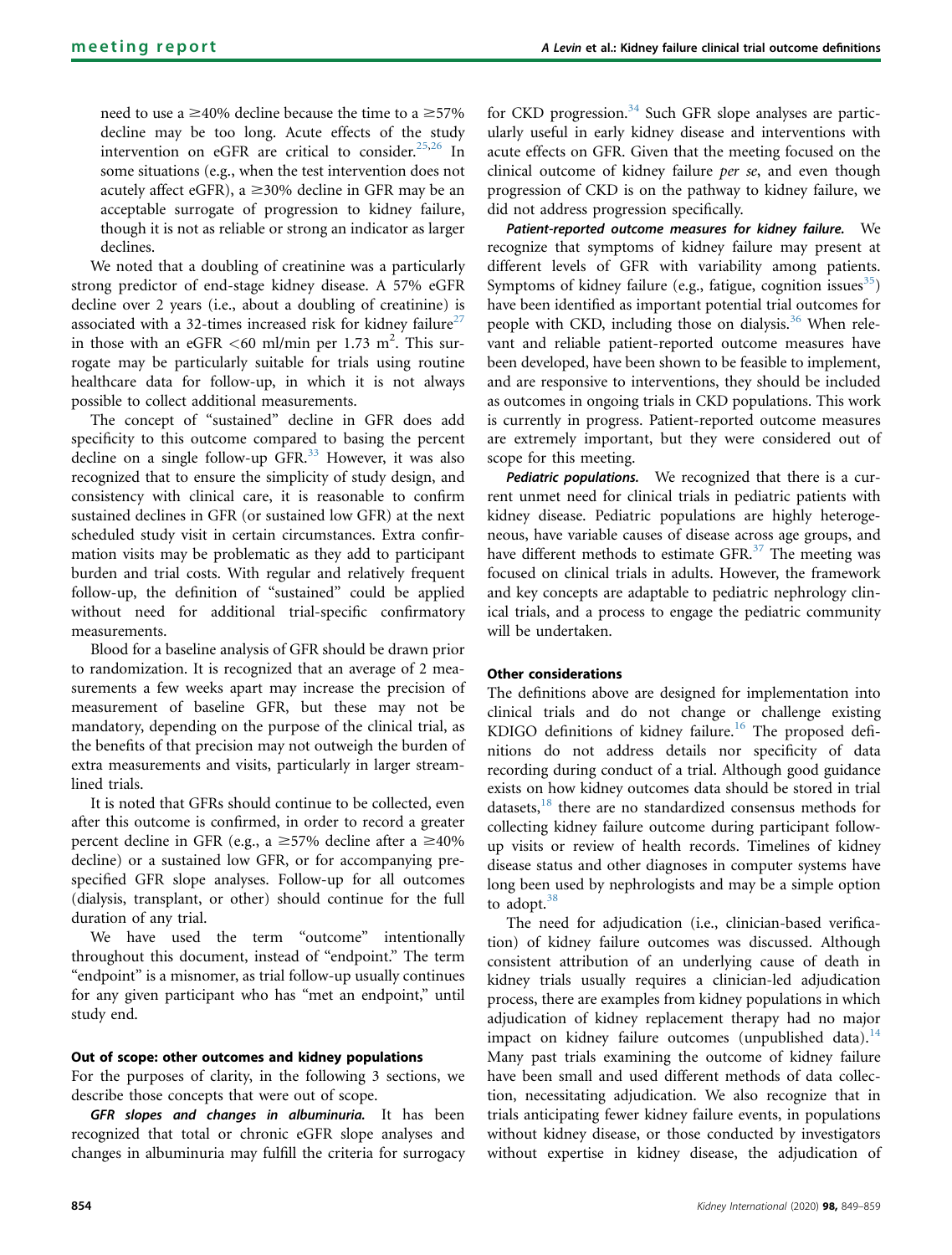kidney failure in trials may be necessary. Death within 4 weeks of starting dialysis may also be an example of when adjudication is necessary to distinguish maintenance from acute dialysis. The group concluded that the role of event adjudication for kidney failure needs to be evaluated within the specific context of the study planned.

## Important future research

The value of adopting these simple kidney failure outcome clinical trial definitions to support and encourage the conduct of larger clinical trials, including pragmatic trials, remains to be seen. Although there is much discussion about the precision of measurements and need for adjudication, further research is needed into when the use of central laboratories or adjudication of kidney failure outcomes is justified or needed. We need to review methods used to measure serum creatinine and other kidney markers, including point-of-care testing, which may be somewhat less reproducible and robust than gold-standard assays, but provide potential to facilitate large sample sizes, reduce trial costs, and/or increase participation. Such research could offer major scientific value in terms of the scalability of clinical research, and inclusivity around the world.

We acknowledged that there are differences in precision of CKD–Epidemiology Collaboration (CKD-EPI) eGFR equations across different regions. Future research may evaluate the impact of using region- or population-specific eGFR equations in international trials in a rigorous manner. Clinical trials assess differences in treatment effects between allocated groups, so that regional differences should not bias a randomized comparison; however, this question continues to perplex many. There is interest in examining potential differences in GFR equations in study populations in different regions, so as to test the assumption that there is no bias due to those differences.

## Dissemination

We wish to emphasize the role of patient partners and all relevant stakeholders in adopting these consensus definitions for clinical trial outcomes of kidney failure. The shared understanding of this work will enhance broad uptake. We need to engage the pediatric nephrology community, and to educate the diabetes and CVD communities regarding these definitions, given that people with CKD and those conditions are often recruited into their clinical trials.

#### Summary

At an international multi-stakeholder consensus meeting of patient partners, clinicians and academic trialists, other researchers, regulators, funder representatives, and industry researchers, international consensus definitions of clinical trial outcomes for kidney failure were developed, based on available literature, using an iterative and inclusive process. These outcome definitions should enhance the ability to conduct clinical trials, harmonize and compare results, and improve the amount of reliable evidence to determine the best therapies for individuals living with kidney diseases.

#### <span id="page-6-0"></span>APPENDIX 1

#### List of International Society of Nephrology's 1st International Consensus Meeting on Defining Kidney Failure in Clinical Trials participant authors

Shuchi Anand, Stanford University School of Medicine, Palo Alto, California, USA Nicholas Argent, Office of Clinical Trials, Health Canada, Ottawa, Ontario, Canada

- Elena Babak, Cardiorenal, AstraZeneca Canada Inc., Mississauga, Ontario, Canada
- Debasish Banerjee, Renal and Transplantation Unit, St George's University Hospitals National Health Service Foundation Trust, London, UK; and Molecular and Clinical Sciences Research Institute, St George's, University of London, London, UK
- Jonathan Barratt, University of Leicester and John Walls Renal Unit, University Hospitals of Leicester National Health Service Trust, Leicester, UK
- Aminu K. Bello, Division of Nephrology and Immunology, Department of Medicine, University of Alberta, Edmonton, Alberta, Canada
- Angelito A. Bernardo, Global Clinical and Medical Affairs, Baxter Healthcare Corporation, University of Illinois-Chicago, River Forest, Illinois, USA
- Jaime Blais, Janssen Pharmaceutical LLC, Raritan, New Jersey, USA William Canovatchel, Janssen Pharmaceutical LLC, Raritan, New Jersey, USA
- Fergus J. Caskey, Population Health Sciences, University of Bristol, Bristol, UK; and The Richard Bright Renal Unit, Southmead Hospital, North Bristol National Health Service Trust, Bristol, UK
- Josef Coresh, Johns Hopkins University Bloomberg School of Public Health, George W. Comstock Center for Public Health Research and Prevention, Baltimore, Maryland, USA; and Johns Hopkins University School of Medicine, Welch Center for Prevention, Epidemiology and Clinical Research, Baltimore, Maryland, USA
- Ian H. de Boer, Division of Nephrology, Department of Medicine, University of Washington, Seattle, Washington, USA; and Kidney Research Institute, University of Washington, Seattle, Washington, USA
- Kai-Uwe Eckardt, Department of Nephrology and Medical Intensive Care, Charité – Universitätsmedizin Berlin, Berlin, Germany
- Rhys DR Evans, Department of Renal Medicine, University College London, London, UK
- Harold I. Feldman, Department of Biostatistics, Epidemiology, and Informatics and the Center for Clinical Epidemiology and Biostatistics, Perelman School of Medicine at the University of Pennsylvania, Philadelphia, Pennsylvania, USA
- Agnes B. Fogo, Department of Pathology, Microbiology and Immunology, Vanderbilt University Medical Center, Nashville, Tennessee, USA
- Hrefna Gudmundsdottir, Icelandic Medicines Agency, Reykjavik, Iceland; and Department of Nephrology, Landspitali—The National University Hospital of Iceland, Reykjavik, Iceland
- Takayuki Hamano, Department of Nephrology, Nagoya City University Graduate School of Medical Sciences, Nagoya, Japan
- David C.H. Harris, Centre for Transplantation and Renal Research, Westmead Institute for Medical Research, University of Sydney, Westmead, New South Wales, Australia
- Sibylle J. Hauske, Boehringer Ingelheim International GmbH, Ingelheim, Germany; and Vth Department of Medicine, University Medical Center Mannheim, University of Heidelberg, Mannheim, Germany
- Richard Haynes, Nuffield Department of Population Health, University of Oxford, Oxford, UK; and Oxford Kidney Unit, Oxford University Hospital, Oxford, UK
- Charles A. Herzog, Hennepin Healthcare, University of Minnesota, Minneapolis, Minnesota, USA
- Thomas Hiemstra, Cambridge Clinical Trials Unit, Division of Experimental Medicine, Department of Medicine, University of Cambridge, Cambridge, UK
- Thomas Idorn, GLP-1, CV & Outcomes, Novo Nordisk A/S, Soeborg, Denmark Lesley Inker, Division of Nephrology, Tufts Medical Center, Boston, Massachusetts, USA
- Julie H. Ishida, Inflammation Clinical Research, Gilead Sciences Inc., Foster City, California, USA
- David W. Johnson, Centre for Kidney Disease Research, University of Queensland, Brisbane, Australia; Translational Research Institute, Brisbane, Australia; and Metro South and Ipswich Nephrology and Transplant Services (MINTS), Princess Alexandra Hospital, Brisbane, Australia
- Charlotte Jones-Burton, Global Clinical Development, Nephrology, Otsuka Pharmaceutical Development & Commercialization, Princeton, New Jersey, USA
- Amer Joseph, Cardiology & Nephrology Clinical Development, Bayer AG, Berlin, Germany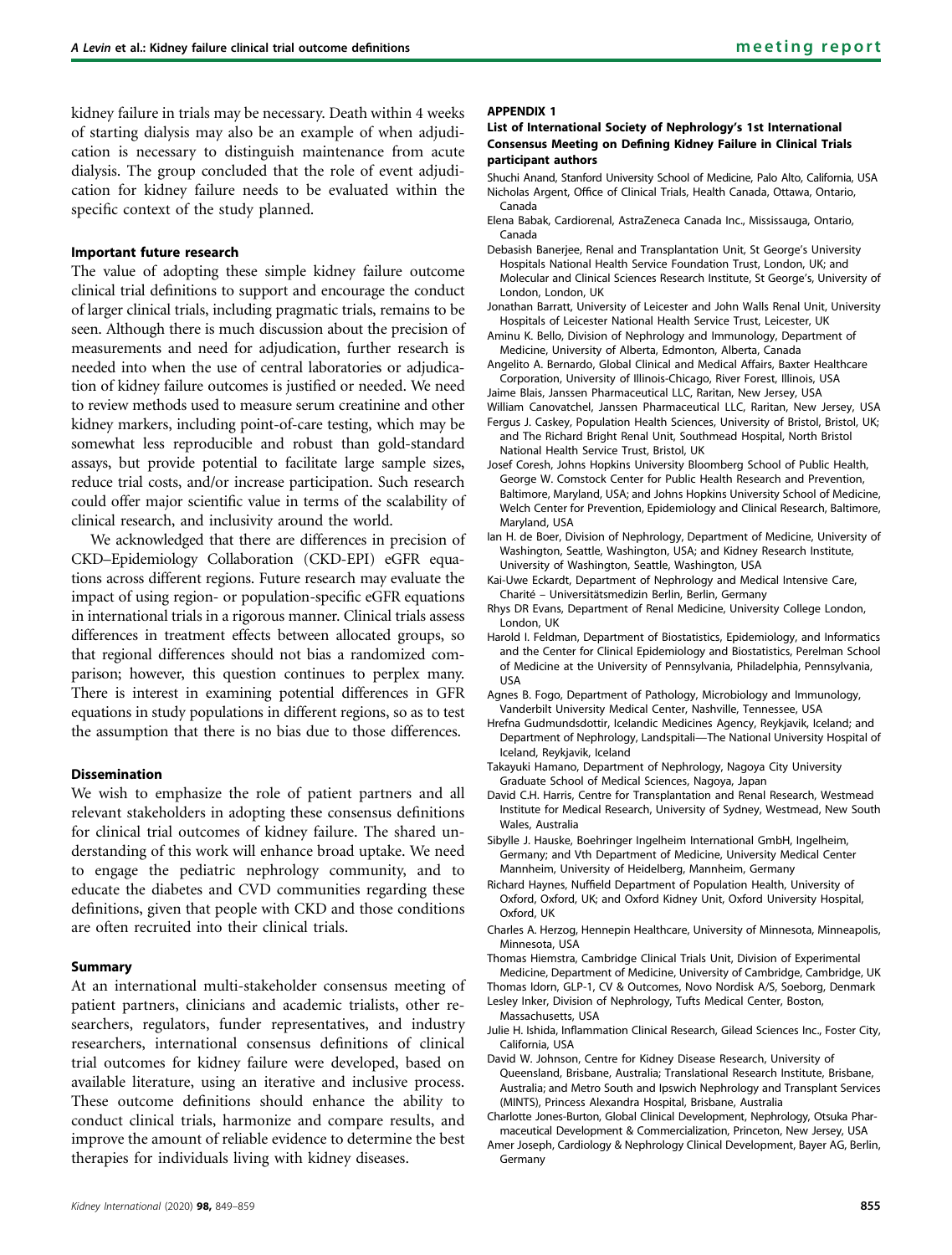- Audrey Koitka-Weber, TA CardioMetabolism Respiratory Medicine, Boehringer Ingelheim International GmbH, Ingelheim, Germany; Division of Nephrology, University Hospital Würzburg, Würzburg, Germany
- Matthias Kretzler, Department of Internal Medicine, University of Michigan, Ann Arbor, Michigan, USA; and Department of Computational Medicine and Bioinformatics, University of Michigan, Ann Arbor, Michigan, USA
- Robert Lawatscheck, Cardiology & Nephrology Global Medical Affairs, Bayer AG, Berlin, Germany
- Adrian Liew, The Kidney & Transplant Practice, Mount Elizabeth Novena Hospital, Singapore
- Louise Moist, Division of Nephrology, Schulich School of Medicine and Dentistry, Western University, London, Ontario, Canada
- Saraladevi Naicker, Department of Internal Medicine, School of Clinical Medicine, Faculty of Health Sciences, University of the Witwatersrand, Johannesburg, South Africa
- Reiko Nakashima, Office of New Drug 1, Pharmaceuticals and Medical Devices Agency, Tokyo, Japan
- Uptal Patel, Inflammation Therapuetic Area, Gilead Sciences Inc., Foster City, California, USA; and Department of Medicine, Duke University, Durham, North Carolina, USA
- Roberto Pecoits Filho, School of Medicine, Pontificia Universidade Catolica do Paraná, Curitiba, Brazil; and Arbor Research Collaborative for Health, Ann Arbor, Michigan, USA
- Jennifer B. Rose, Medical Affairs, Janssen Inc., Toronto, Ontario, Canada
- Noah L. Rosenberg, Retrophin, Inc., San Diego, California, USA
- Marvin Sinsakul, Clinical Development, AstraZeneca, Gaithersburg, Maryland, USA
- William E. Smoyer, Nationwide Children's Hospital, The Ohio State University, Columbus, Ohio, USA
- Laura Sola, Dialysis Unit, Centro Asistencial del Sindicato Médico del Uruguay Institución de Asistencia Médica Privada de Profesionales Sin Fines de lucro, Montevideo, Uruguay
- Amy R. Sood, Canadian Agency for Drugs and Technologies in Health (CADTH), Ottawa, Ontario, Canada
- Benedicte Stengel, Center for Research in Epidemiology and Population Health (CESP), National Institute of Health and Medical Research (INSERM), Villejuif, France; University Paris Sud, Villejuif, France; Université de Versailles Saint-Quentin-en-Yvelines (UVSQ), Villejuif, France; and University Paris Saclay, Villejuif, France
- Maarten W. Taal, Department of Renal Medicine, Royal Derby Hospital, Derby, UK; and Division of Medical Sciences and Graduate Entry Medicine, University of Nottingham, Nottingham, UK
- Mototsugu Tanaka, Office of New Drug 1, Pharmaceuticals and Medical Devices Agency, Tokyo, Japan
- Marcello Tonelli, Department of Medicine, University of Calgary, Calgary, Alberta, Canada; and Pan American Health Organization/World Health Organization's Collaborating Centre in Prevention and Control of Chronic Kidney Disease, University of Calgary, Calgary, Alberta, Canada
- Allison Tong, Sydney School of Public Health, The University of Sydney, Sydney, New South Wales, Australia; and Centre for Kidney Research, The Children's Hospital at Westmead, Sydney, New South Wales, Australia
- Robert Toto, Department of Internal Medicine, University of Texas Southwestern Medical Center, Dallas, Texas, USA; and Department of Population and Data Sciences, University of Texas Southwestern Medical Center, Dallas, Texas, USA
- Michele Trask, School of Nursing, University of British Columbia, Vancouver, British Columbia, Canada; and Provincial Health Services Authority, Vancouver, British Columbia, Canada
- Ifeoma I. Ulasi, Renal Unit, Department of Medicine, College of Medicine, University of Nigeria, Ituku Ozalla, Enugu State, Nigeria; Department of Medicine, University of Nigeria Teaching Hospital Ituku Ozalla, Enugu State, Nigeria; and Department of Internal Medicine, Alex Ekwueme Federal University Teaching Hospital Abakaliki (AEFUTHA), Ebonyi State, Nigeria
- Christoph Wanner, Division of Nephrology, University Hospital Würzburg, Würzburg, Germany
- David C. Wheeler, Department of Nephrology, Royal Free Campus, University College London, London, UK; and George Institute for Global Health, Oxford, UK
- Benjamin O. Wolthers, Novo Nordisk A/S, Copenhagen, Denmark
- Harold M. Wright, Translational Medicine, Retrophin, Inc., San Diego, California, USA
- Yoshihisa Yamada, Department of Renal and Cardiovascular Research, Otsuka Pharmaceutical Co., Ltd., Tokushima, Japan

Elena Zakharova, Department of Nephrology, Moscow City Hospital named after S.P. Botkin, Moscow, Russian Federation; Department of Nephrology, Moscow State University of Medicine and Dentistry, Moscow, Russian Federation and Department of Nephrology, Russian Medical Academy of Continuous Professional Education, Moscow, Russian Federation

#### Participant author disclosures

SA reports grants from Normon S. Coplon Satellite Healthcare Applied Pragmatic Research Grant, outside the submitted work. EB reports personal fees from AstraZeneca Canada, outside the submitted work. DB reports grants from Wellcome ISSF 204809/Z/16/Z, Kidney Research UK ID-01520190403, and AstraZeneca ESR ESR-19-20174, outside the submitted work. AAB reports personal fees from Baxter Healthcare Corporation, outside the submitted work. WC reports personal fees from Johnson & Johnson, outside the submitted work. FC reports personal fees from Baxter Healthcare, outside the submitted work. ID reports personal fees from Boehringher-Ingelheim, George Clinical, Goldfinch Bio, and Ironwood, outside the submitted work. KE reports grants from AstraZeneca, Bayer, Fresenius, Vifor, Amgen, Genzyme, and Shire, and personal fees from Akebia, Bayer, Fresenius, and Vifor, outside the submitted work. HF reports grant from the National Institutes of Health, personal fees from the National Kidney Foundation, Kyowa Kirin Inc., and InMed, Inc., and honorarium from the University of California, Los Angeles, outside the submitted work. SH reports personal fees from Boehringer Ingelheim, outside the submitted work. RH reports grants from Boehringer Ingelheim and Novartis, outside the submitted work. CH reports personal fees from AbbVie, AstraZeneca, Corvidia, Diamedica, FibroGen, Janssen, NxStage, Pfizer, Sanifit, University of Oxford, and UpToDate, a grant from the National Institute of Diabetes and Digestive and Kidney Diseases /National Institutes of Health (USRDS Contract), a grant and personal fees from Amgen, Relypsa, Inc., and the National Heart Lung and Blood Institute (NHLBI/NIH), a grant and stocks from Bristol-Meyer Squibb, personal fees and stock from Merck, a grant from the University of British Columbia, and stocks from Boston Scientific, General Electric, Johnson & Johnson, and Hennepin Healthcare, outside the submitted work. LI reports grants from Retrophin and Reata Pharmaceuticals, a grant and consulting agreement from Omeros Corporation, and a consulting agreement with Tricida, Inc., outside the submitted work. JI reports personal fees from Gilead Sciences, Inc., outside the submitted work; and is a volunteer Workgroup Co-Chair for the Kidney Health Initiative. DWJ reports grants and personal fees from Baxter Healthcare and Fresenius Medical Care, personal fees from AstraZeneca, AWAK, and Ono, travel sponsorship from Amgen, and a grant from the National Health and Medical Research Council of Australia, personal fees from Ono, outside the submitted work. CJB reports personal fees from Otsuka Pharmaceutical Development & Commercialization, Inc., outside the submitted work. AJ reports personal fees from Bayer AG, outside the submitted work. AKW reports personal fees from Boehringer Ingelheim, outside the submitted work. MK reports grants from AstraZeneca, Gilead Sciences, Inc., Novo Nordisk, Eli Lilly and Co., Janssen, Merck, Elpidera, Certa, Goldfinch Bio, Boehringer Ingelheim, the National Institutes of Health, JDRF, and Angion, outside the submitted work, and has a patent PCT/EP2014/073413 "Biomarkers and methods for progression prediction for chronic kidney disease" issued. RL reports personal fees and other stocks from Bayer AG, outside the submitted work. SN reports a research grant funded by the Newton Fund, Medical Research Council (UK and South Africa), and GlaxoSmithKline, outside the submitted work. UP reports personal fees from Gilead Sciences, Inc., outside the submitted work and is a member of the Board of Directors for Kidney Health Initiative. RPF reports grants from Baxter Healthcare and Fresenius Medical Care, personal fees from AstraZeneca and Akebia, outside the submitted work. JR reports personal fees and stock from Janssen Inc., Canada, outside the submitted work. NR reports personal fees Retrophin, Inc., outside the submitted work. MS reports personal fees and other stocks from AstraZeneca, outside the submitted work. CW reports grant from Boehringer-Ingelheim, personal fees from Boehringer-Ingelheim, Gilead Sciences, Inc., GlaxoSmithKline, and MSD, outside the submitted work. DW reports personal fees from Amgen, AstraZeneca, Bayer, Boehringer Ingelheim, GlaxoSmithKline, Janssen, Napp, Mundipharma, Reata, Vifor Fresenius, and Merck Sharpe and Dohme, outside the submitted work. BW reports personal fees Novo Nordisk A/S, outside the submitted work. HW reports personal fees and stocks from Retrophin, Inc., outside the submitted work. YY reports personal fees and stocks from Otsuka Pharmaceutical Co., Ltd., outside the submitted work. All the other authors declared no competing interests.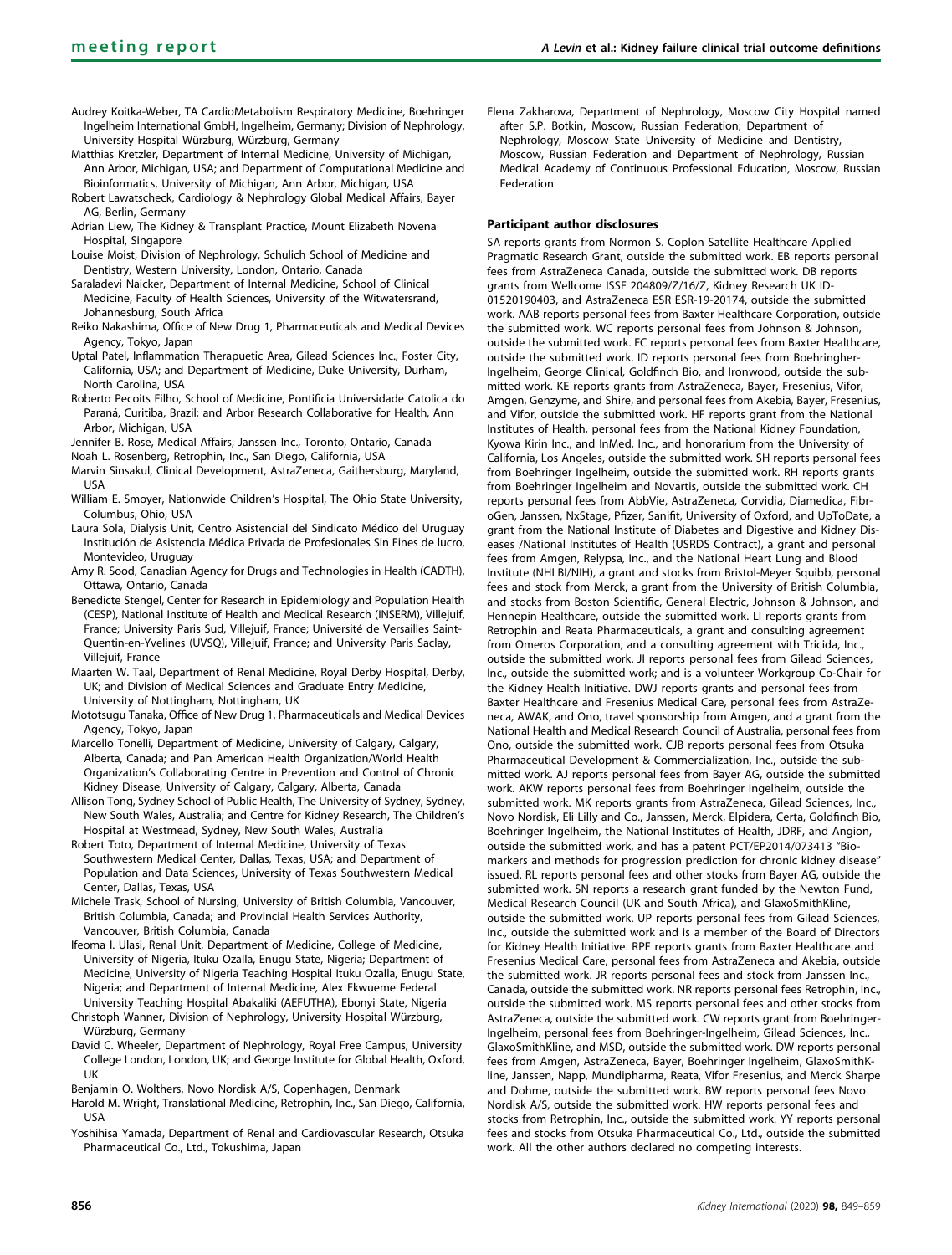<span id="page-8-0"></span>

| <b>APPENDIX 2</b> |  |  |                           |  |
|-------------------|--|--|---------------------------|--|
|                   |  |  | List of meeting attendees |  |

| First name                   | Last name              | Country—role                              |
|------------------------------|------------------------|-------------------------------------------|
| Meg                          | Jardine                | Australia-Steering Committee              |
| Vivekanand Jha               |                        | India-Steering Committee; ISN President   |
| Adeera                       | Levin                  | Canada-Steering Committee; Chair, ISN     |
|                              |                        | Research Working Group                    |
| Charu                        | Malik                  | Belgium-Steering Committee; ISN           |
|                              |                        | <b>Executive Director</b>                 |
| Masaomi                      | Nangaku                | Japan-Steering Committee; Deputy Chair,   |
|                              |                        | ISN Research Working Group                |
| Vlado                        | Perkovic               | Australia-Steering Committee; Chair, ISN- |
| Aliza                        |                        | <b>ACT Committee</b>                      |
| Rajiv                        | Thompson<br>Agarwal    | USA-Steering Committee<br>USA-Core Group  |
| William                      | Herrington             | UK-Core Group                             |
| Johannes                     | Mann                   | Germany-Core Group                        |
| Shahnaz                      | Shahinfar              | USA-Core Group                            |
| Katherine                    | Tuttle                 | USA-Core Group                            |
| Shuchi                       | Anand                  | USA                                       |
| Nicholas                     | Argent                 | Canada                                    |
| Elena                        | Babak                  | Canada—AstraZeneca                        |
| Debasish                     | Banerjee               | UK                                        |
| Jonathan                     | <b>Barratt</b>         | UK                                        |
| Mary                         | Beaucage               | Canada                                    |
| Aminu                        | Bello                  | Canada                                    |
| Angelito                     | Bernardo               | USA-Baxter                                |
| Jaime                        | <b>Blais</b>           | USA-Janssen                               |
| Geoffrey A. Block<br>William | Canovatchel            | USA-REATA<br>USA-Janssen                  |
| Fergus                       | Caskey                 | UK                                        |
| Kate                         | Chong                  | Canada                                    |
| Joe                          | Coresh                 | USA                                       |
| Sandrine                     | Damster                | Belgium-ISN staff                         |
| lan                          | de Boer                | USA                                       |
| Jo-Ann                       | Donner                 | Belgium—ISN staff                         |
| Kai-Uwe                      | Eckardt                | Germany                                   |
| Rhys                         | Evans                  | UK                                        |
| Harold                       | Feldman                | USA                                       |
| Agnes                        | Fogo                   | <b>USA</b>                                |
| Hrefna                       | Gudmundsdottir Iceland |                                           |
| Takayuki<br>Heather          | Hamano                 | Japan<br>Canada                           |
| David                        | Harris<br>Harris       | Australia                                 |
| Sibylle                      | Hauske                 | Germany-Boehringer Ingelheim              |
| Richard                      | Haynes                 | UK                                        |
| Peter                        | Heerma                 | Netherlands-Retrophin                     |
| Jens                         | Heisterberg            | Denmark-Novo Nordisk                      |
| Charles                      | Herzog                 | USA                                       |
| Thomas                       | Hiemstra               | UK                                        |
| Thomas                       | Idorn                  | Denmark-Novo Nordisk                      |
| Lesley                       | Inker                  | <b>USA</b>                                |
| Julie                        | Ishida                 | USA-Gilead                                |
| David                        | Johnson                | Australia                                 |
| Charlotte                    | Jones-Burton           | USA-Otsuka                                |
| Amer                         | Joseph                 | Germany-Bayer                             |
| Audrey                       | Koikta                 | Germany-Boehringer Ingelheim              |
| Robert<br>Kelli              | Lawatscheck<br>Lester  | Germany-Bayer<br>USA-Baxter               |
| Adrian                       | Liew                   | Singapore                                 |
| Louise                       | Moist                  | Canada                                    |
| Saraladevi                   | Naicker                | South Africa                              |
| Reiko                        | Nakashima              | Japan                                     |
| Uptal                        | Patel                  | USA-Gilead                                |
| Roberto                      | Pecoits-Filho          | Brazil                                    |
| Glenda V.                    | Roberts                | <b>USA</b>                                |
| Jennifer                     | Rose                   | Canada-Janssen                            |
| Noah                         | Rosenberg              | USA-Retrophin                             |

#### Appendix 2 | (Continued)

| First name         | Last name | Country—role                 |
|--------------------|-----------|------------------------------|
| Friedrich          | Schultze  | Germany-Boehringer Ingelheim |
| Marvin             | Sinsakul  | USA-AstraZeneca              |
| William            | Smoyer    | USA                          |
| Sara               | Snow      | USA-Gilead                   |
| Laura              | Sola      | Uruguay                      |
| Amy                | Sood      | Canada                       |
| Robert             | Star      | USA                          |
| Benedicte          | Stengel   | France                       |
| Duane              | Sunwold   | USA                          |
| Maarten            | Taal      | UK                           |
| Mototsugu          | Tanaka    | Japan                        |
| Marcello           | Tonelli   | Canada                       |
| Allison            | Tong      | Australia                    |
| Robert             | Toto      | USA                          |
| Michele            | Trask     | Canada                       |
| lfeoma             | Ulesi     | Nigeria                      |
| Hans               | Vorster   | Canada                       |
| Michael            | Walsh     | Canada                       |
| Christopher Wanner |           | Germany                      |
| Madeleine          | Warren    | UK                           |
| David              | Wheeler   | UK                           |
| Benjamin           | Wolthers  | Denmark-Novo Nordisk         |
| Harold             | Wright    | USA-Retrophin                |
| Yoshi              | Yamada    | Japan—Otsuka                 |
| Helena             | Zakharova | Russia                       |

ACT, Advancing Clinical Trials; ISN, International Society of Nephrology.

#### DISCLOSURE

RA reports personal fees and travel support from Relypsa, Inc., AbbVie, Amgen, AstraZeneca, Bayer, Boehringer Ingelheim, Celgene, Daiichi Sankyo, Eli Lilly and Co., Gilead Sciences, Inc., GlaxoSmithKline, Johnson & Johnson, Merck, Novartis, Sandoz, ZS Pharma, Inc., Akebia, Takeda, Sanofi, Reata, Ironwood Pharmaceuticals, Otsuka, Opko, and Birdrock Bio; and grants from the National Institutes of Health (NIH) and the Veterans Administration Medical Center, outside the submitted work. SD reports personal fees from The International Society of Nephrology, outside the submitted work. DDZ reports advisory and speaker fees to himself and his institution from Fresenius, Boehringer Ingelheim, and Bayer; Steering Committee fees to himself and his institution from Janssen; advisory and speaker fees from Mitsubishi Tanabe and Mundipharma; and Steering Committee fees to his institution from AbbVie, outside the submitted work. JD reports personal fees from The International Society of Nephrology, outside the submitted work. HLH reports personal fees from AbbVie, AstraZeneca, Boehringer Ingelheim, Bayer, Chinook, CSL Behring, Fresenius, Janssen, Gilead Sciences, Inc., Merck, Mitsubishi Pharma, and Retrophin; and grant support from AstraZeneca, Boehringer Ingelheim, and Janssen, outside the submitted work. WH reports grants from Boehringer Ingelheim, Eli Lilly and Co., Novartis, Medical Research Council UK, and Kidney Research UK, outside the submitted work (and is supported by an MRC-Kidney Research UK Professor David Kerr award). MJ reports consultancy fees, honoraria, and/or travel support paid to her institution from Akebia, Amgen, AstraZeneca, Baxter, Boehringer Ingelheim, Commonwealth Serum Laboratories, and Vifor, outside the submitted work. VJ reports grants from GlaxoSmithKline and Baxter Healthcare, and provides scientific leadership to George Clinical and consultancy for Biocon, Zudis Cadilla, and NephroPlus, outside the submitted work. KM reports personal fees from Abbott, Ablynx, Baim Institute, Boehringer Ingelheim, Bristol Myers Squibb, Elsevier, GlaxoSmithKline, Medergy, Medscape, Mitsubishi, Myokardia, Novo Nordisk, Portola, Radiometer, Regeneron, SmartMedics, Springer Publishing, and University of California, San Francisco; grants and personal fees from AstraZeneca, Johnson & Johnson, the National Institutes of Health (NIH), and Novartis; and grants from Afferent, Amgen, Apple, Inc., Cardiva Medical, Inc., Daiichi, Ferring, Google (Verily), Luitpold, Medtronic, Merck, Sanofi, St. Jude, and Tenax, outside the submitted work. CM reports personal fees from The International Society of Nephrology, outside the submitted work. MN reports grants and personal fees from Kyowa Kirin, Astellas, Daiichi Sankyo, Mitsubishi Tanabe, JT, Chugai, Takeda, and MSD; personal fees from GlaxoSmithKline, Boehringer Ingelheim, Torii, AstraZeneca, Akebia, and Bayer; grants from Ono, Ostuaka, Dainippon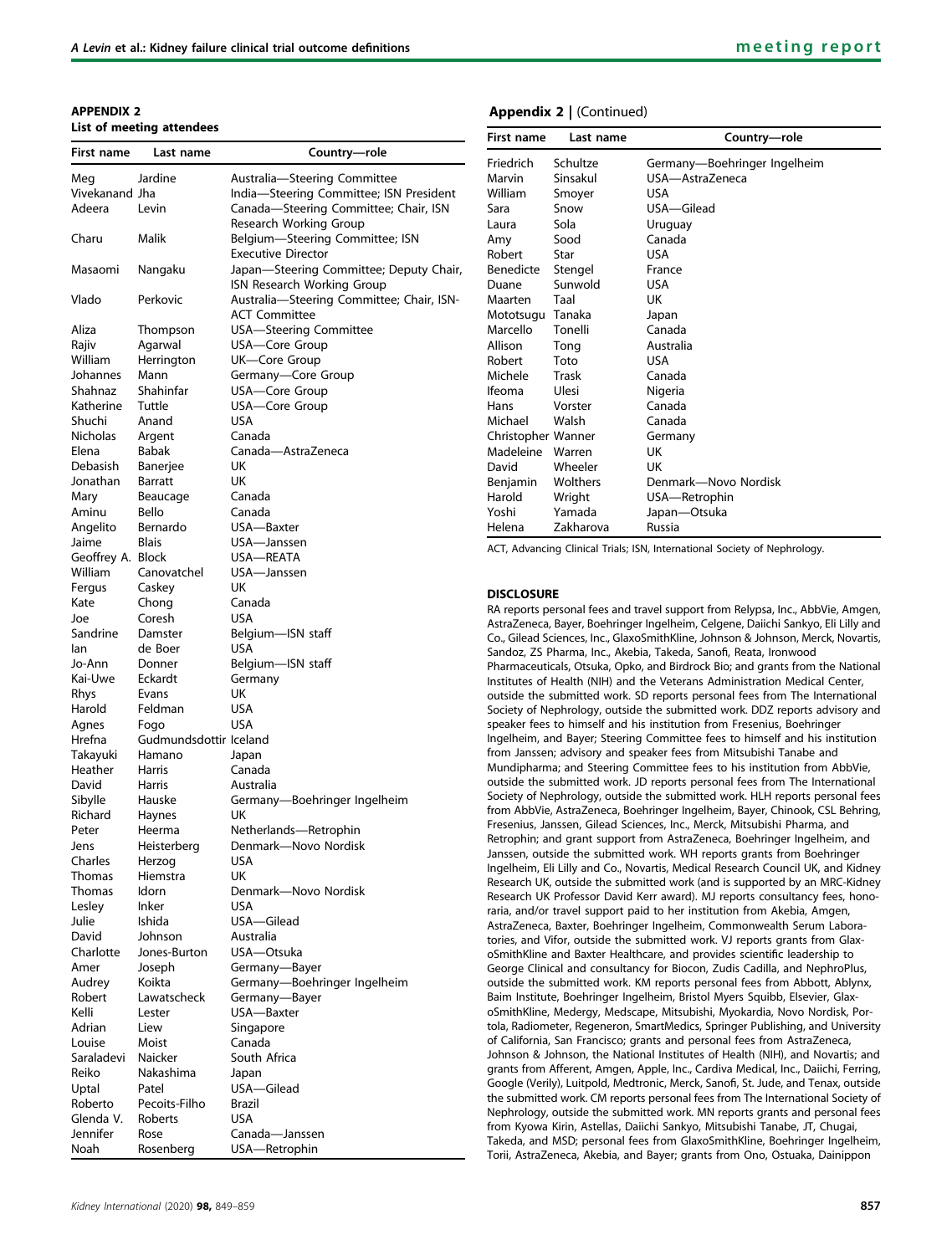Sumitomo, outside the submitted work. SS reports personal fees from Amgen, Johnson & Johnson, and Tricida, Inc., outside the submitted work. KT reports personal fees from Eli Lilly and Co., Boehringer Ingelheim, AstraZeneca, Gilead Sciences, Inc., Goldfinch Bio, Novo Nordisk, and Bayer, outside the submitted work. MW reports personal fees from Quanta Dialysis Technologies, Pathfinder Medical, and Clinical Reference Group (National Health Service England), outside the submitted work. VP reports personal fees from Servier, Retrophin, Merck, and Janssen; a Research Fellowship from the National Health and Medical Research Council; a grant from the National Health and Medical Research Council paid to his institution; grants, honoraria, and support for clinical trials from GlaxoSmithKline, Pfizer, and Janssen paid to his institution; and advisory fees, honoraria, and/or travel support paid to his institution from Bayer, Bristol-Myers Squibb Company, Eli Lilly and Co., Boehringer Ingelheim, AstraZeneca, Novo Nordisk, Pharmalink, Relypsa, Inc., Baxter, Sanofi, Gilead Sciences, Inc., Novartis, Durect, Astellas, Tricida, Inc., Dimetrix, and AbbVie. All the other authors declared no competing interests.

#### <span id="page-9-23"></span>ACKNOWLEDGMENTS

Support for the 1st International Consensus Meeting on Defining Kidney Failure in Clinical Trials was made possible by various organizations (listed in alphabetical order): AstraZeneca LP, Baxter, Bayer, Boehringer Ingelheim, Gilead, Janssen Inc. (a pharmaceutical company of Johnson & Johnson), Novo Nordisk, Otsuka, REATA, Retrophin, and Tourism Vancouver. In addition, support "in kind" was provided from Can-SOLVE CKD Network (CIHR SPOR Network), and those representing regulatory bodies, national research organizations, or other research organizations that supported representative attendance at the meeting. The International Society of Nephrology thanks the following people and organizations for reviewing the manuscript: Dr. Robert Star; Dr. Rosanna Coppo; Dr. Hong Zhang; the Venezuelan Society of Nephrology; the Russian Dialysis Society; the Canadian Nephrology Trials Network; the Japanese Society of Nephrology; the Korean Society of Nephrology; the French Society of Nephrology, Dialysis and Transplantation; the Hellenic Society of Nephrology; the Norwegian Society of Nephrology; the Swedish Society of Nephrology; the Renal Association; and the Nigerian Association of Nephrology. This work was supported by the International Society of Nephrology. The views expressed in this article are solely the responsibility of the authors and they do not necessarily reflect the views, decisions, or policies of the institutions with which they are affiliated.

#### SUPPLEMENTARY MATERIAL

## [Supplementary File \(PDF\)](https://doi.org/10.1016/j.kint.2020.07.013)

Table S1. Trials that have evaluated kidney failure endpoints.

#### **REFERENCES**

- <span id="page-9-0"></span>1. [Levin A, Tonelli M, Bonventre J, et al. Global kidney health 2017 and](http://refhub.elsevier.com/S0085-2538(20)30905-4/sref1) [beyond: a roadmap for closing gaps in care, research, and policy.](http://refhub.elsevier.com/S0085-2538(20)30905-4/sref1) Lancet. [2017;390:1888](http://refhub.elsevier.com/S0085-2538(20)30905-4/sref1)–1917.
- <span id="page-9-1"></span>2. [Jager KJ, Fraser SDS. The ascending rank of chronic kidney disease in the](http://refhub.elsevier.com/S0085-2538(20)30905-4/sref2) [global burden of disease study.](http://refhub.elsevier.com/S0085-2538(20)30905-4/sref2) Nephrol Dial Transplant. 2017;32(suppl 2): ii121–[ii128.](http://refhub.elsevier.com/S0085-2538(20)30905-4/sref2)
- <span id="page-9-2"></span>3. [Liyanage T, Ninomiya T, Jha V, et al. Worldwide access to treatment for end](http://refhub.elsevier.com/S0085-2538(20)30905-4/sref3)[stage kidney disease: a systematic review.](http://refhub.elsevier.com/S0085-2538(20)30905-4/sref3) Lancet. 2015;385:1975-1982.
- <span id="page-9-3"></span>4. [Heerspink HJ, de Zeeuw D. The kidney in type 2 diabetes therapy.](http://refhub.elsevier.com/S0085-2538(20)30905-4/sref4) Rev Diabet Stud[. 2011;8:392](http://refhub.elsevier.com/S0085-2538(20)30905-4/sref4)–402.
- <span id="page-9-4"></span>5. [Afkarian M, Sachs MC, Kestenbaum B, et al. Kidney disease and](http://refhub.elsevier.com/S0085-2538(20)30905-4/sref5) [increased mortality risk in type 2 diabetes.](http://refhub.elsevier.com/S0085-2538(20)30905-4/sref5) J Am Soc Nephrol. 2013;24: 302–[308.](http://refhub.elsevier.com/S0085-2538(20)30905-4/sref5)
- <span id="page-9-5"></span>6. [Palmer SC, Sciancalepore M, Strillpoli GF. Trial quality in nephrology: how](http://refhub.elsevier.com/S0085-2538(20)30905-4/sref6) [are we measuring up?](http://refhub.elsevier.com/S0085-2538(20)30905-4/sref6) Am J Kidney Dis. 2011;58:335–337.
- <span id="page-9-6"></span>7. [Chatzimanouli MKT, Wilkens L, Anders HJ. Quantity and reporting quality](http://refhub.elsevier.com/S0085-2538(20)30905-4/sref7) [of kidney research.](http://refhub.elsevier.com/S0085-2538(20)30905-4/sref7) J Am Soc Nephrol. 2019;30:13–22.
- <span id="page-9-7"></span>8. [Ishida JH, Johansen KL. Exclusion of patients with kidney disease from](http://refhub.elsevier.com/S0085-2538(20)30905-4/sref8) [cardiovascular trials.](http://refhub.elsevier.com/S0085-2538(20)30905-4/sref8) JAMA Intern Med. 2015;176:124–125.
- 9. [Maini R, Wong DB, Addison D, et al. Persistent underrepresentation of](http://refhub.elsevier.com/S0085-2538(20)30905-4/sref9) [kidney disease in randomized, controlled trials of cardiovascular disease](http://refhub.elsevier.com/S0085-2538(20)30905-4/sref9) [in the contemporary era.](http://refhub.elsevier.com/S0085-2538(20)30905-4/sref9) J Am Soc Nephrol. 2018;29:2782–2786.
- 10. [Zoccali C, Blankestijn PJ, Bruchfeld A, et al. Children of a lesser god:](http://refhub.elsevier.com/S0085-2538(20)30905-4/sref10) [exclusion of chronic kidney disease patients from clinical trials.](http://refhub.elsevier.com/S0085-2538(20)30905-4/sref10) Nephrol [Dial Transplant](http://refhub.elsevier.com/S0085-2538(20)30905-4/sref10). 2019;34:1112–1114.
- <span id="page-9-8"></span>11. [Baigent C, Herrington WG, Coresh J, et al. Challenges in conducting](http://refhub.elsevier.com/S0085-2538(20)30905-4/sref11) [clinical trials in nephrology: conclusions from a Kidney Disease:](http://refhub.elsevier.com/S0085-2538(20)30905-4/sref11) [Improving Global Outcomes \(KDIGO\) Controversies Conference.](http://refhub.elsevier.com/S0085-2538(20)30905-4/sref11) Kidney Int[. 2017;92:297](http://refhub.elsevier.com/S0085-2538(20)30905-4/sref11)–305.
- 12. [Perkovic V, Jardine MJ, Neal B, et al. Canagli](http://refhub.elsevier.com/S0085-2538(20)30905-4/sref12)flozin and renal outcomes in [type 2 diabetes and nephropathy.](http://refhub.elsevier.com/S0085-2538(20)30905-4/sref12) N Engl J Med. 2019;380:2295–2306.
- 13. [Heerspink HJL, Parving HH, Andress DL, et al. Atrasentan and renal](http://refhub.elsevier.com/S0085-2538(20)30905-4/sref13) [events in patients with type 2 diabetes and chronic kidney disease](http://refhub.elsevier.com/S0085-2538(20)30905-4/sref13) [\(SONAR\): a double-blind, randomised, placebo-controlled trial.](http://refhub.elsevier.com/S0085-2538(20)30905-4/sref13) Lancet. [2019;393:1937](http://refhub.elsevier.com/S0085-2538(20)30905-4/sref13)–1947.
- <span id="page-9-28"></span>14. [Baigent C, Landray MJ, Reith C, et al. The effects of lowering LDL](http://refhub.elsevier.com/S0085-2538(20)30905-4/sref14) [cholesterol with simvastatin plus ezetimibe in patients with chronic](http://refhub.elsevier.com/S0085-2538(20)30905-4/sref14) [kidney disease \(Study of Heart and Renal Protection\): a randomised](http://refhub.elsevier.com/S0085-2538(20)30905-4/sref14) [placebo-controlled trial.](http://refhub.elsevier.com/S0085-2538(20)30905-4/sref14) Lancet. 2011;377:2181–2192.
- <span id="page-9-9"></span>15. [Herrington WG, Staplin N, Haynes R. Kidney disease trials for the 21st](http://refhub.elsevier.com/S0085-2538(20)30905-4/sref15) [century: innovations in design and conduct.](http://refhub.elsevier.com/S0085-2538(20)30905-4/sref15) Nat Rev Nephrol. 2020;16: 173–[185](http://refhub.elsevier.com/S0085-2538(20)30905-4/sref15).
- <span id="page-9-10"></span>16. [Kidney Disease: Improving Global Outcomes \(KDIGO\) CKD Work](http://refhub.elsevier.com/S0085-2538(20)30905-4/sref16) [Group. KDIGO 2012 Clinical Practice Guideline for the Evaluation](http://refhub.elsevier.com/S0085-2538(20)30905-4/sref16) [and Management of Chronic Kidney Disease.](http://refhub.elsevier.com/S0085-2538(20)30905-4/sref16) Kidney Int Suppl. [2013;3:1](http://refhub.elsevier.com/S0085-2538(20)30905-4/sref16)–150.
- <span id="page-9-11"></span>17. [Levey A, Eckardt K, Dorman N, et al. Nomenclature for kidney](http://refhub.elsevier.com/S0085-2538(20)30905-4/sref17) [function and disease: report of a Kidney Disease: Improving Global](http://refhub.elsevier.com/S0085-2538(20)30905-4/sref17) [Outcomes \(KDIGO\) Consensus Conference.](http://refhub.elsevier.com/S0085-2538(20)30905-4/sref17) Kidney Int. 2020;97:1117– [1129](http://refhub.elsevier.com/S0085-2538(20)30905-4/sref17).
- <span id="page-9-12"></span>18. Kidney Health Initiative Clinical Data Interchange Standards Consortium. Diabetic kidney disease therapeutic area user guide v1.0. Available at: [www.cdisc.org/standards/therapeutic-areas/diabetic-kidney-disease](http://www.cdisc.org/standards/therapeutic-areas/diabetic-kidney-disease). Accessed February 16, 2020.
- <span id="page-9-13"></span>19. [Levey AS, Inker LA, Matsushita K, et al. GFR decline as an end point for](http://refhub.elsevier.com/S0085-2538(20)30905-4/sref19) clinical trials in CKD: a scientifi[c workshop sponsored by the National](http://refhub.elsevier.com/S0085-2538(20)30905-4/sref19) [Kidney Foundation and the US Food and Drug Administration.](http://refhub.elsevier.com/S0085-2538(20)30905-4/sref19) Am J Kidney Dis[. 2014;64:821](http://refhub.elsevier.com/S0085-2538(20)30905-4/sref19)–835.
- <span id="page-9-14"></span>20. [Thygesen K, Alpert JS, Jaffe AS, et al. Fourth universal de](http://refhub.elsevier.com/S0085-2538(20)30905-4/sref20)finition of [myocardial infarction \(2018\).](http://refhub.elsevier.com/S0085-2538(20)30905-4/sref20) J Am Coll Cardiol. 2018;72:2231–2264.
- <span id="page-9-15"></span>21. [Sacco RL, Kasner SE, Broderick JP, et al. An updated de](http://refhub.elsevier.com/S0085-2538(20)30905-4/sref21)finition of stroke [for the 21st century: a statement for healthcare professionals from the](http://refhub.elsevier.com/S0085-2538(20)30905-4/sref21) [American Heart Association/American Stroke Association.](http://refhub.elsevier.com/S0085-2538(20)30905-4/sref21) Stroke. [2013;44:2064](http://refhub.elsevier.com/S0085-2538(20)30905-4/sref21)–2089.
- <span id="page-9-16"></span>22. International Society of Nephrology. ISN position statement on diversity. Available at: [www.theisn.org/images/Diversity%20Statement/](http://www.theisn.org/images/Diversity%20Statement/ISN%20Position%20Statement%20on%20Diversity%20%20v3%2022%20Sept%202011.pdf) [ISN%20Position%20Statement%20on%20Diversity%20%20v3%2022%](http://www.theisn.org/images/Diversity%20Statement/ISN%20Position%20Statement%20on%20Diversity%20%20v3%2022%20Sept%202011.pdf) [20Sept%202011.pdf](http://www.theisn.org/images/Diversity%20Statement/ISN%20Position%20Statement%20on%20Diversity%20%20v3%2022%20Sept%202011.pdf). Accessed March 9, 2020.
- <span id="page-9-17"></span>23. [Hicks KA, Mahaffey KW, Mehran R, et al. 2017 cardiovascular and stroke](http://refhub.elsevier.com/S0085-2538(20)30905-4/sref23) endpoint defi[nitions for clinical trials.](http://refhub.elsevier.com/S0085-2538(20)30905-4/sref23) Circulation. 2018;137:961–972.
- <span id="page-9-18"></span>24. [Leon MB, Piazza N, Nikolsky E, et al. Standardized endpoint de](http://refhub.elsevier.com/S0085-2538(20)30905-4/sref24)finitions [for transcatheter aortic valve implantation clinical trials: a consensus](http://refhub.elsevier.com/S0085-2538(20)30905-4/sref24) [report from the Valve Academic Research Consortium.](http://refhub.elsevier.com/S0085-2538(20)30905-4/sref24) Eur Heart J. [2011;32:205](http://refhub.elsevier.com/S0085-2538(20)30905-4/sref24)–217.
- <span id="page-9-19"></span>25. [Collins R, Bowman L, Landray M, et al. The magic of randomization](http://refhub.elsevier.com/S0085-2538(20)30905-4/sref25) [versus the myth of real-world evidence.](http://refhub.elsevier.com/S0085-2538(20)30905-4/sref25) N Engl J Med. 2020;382:674-678.
- <span id="page-9-27"></span>26. [Pajewski R, Gipson P, Heung M. Predictors of post-hospitalization](http://refhub.elsevier.com/S0085-2538(20)30905-4/sref26) [recovery of renal function among patients with acute kidney injury](http://refhub.elsevier.com/S0085-2538(20)30905-4/sref26) [requiring dialysis.](http://refhub.elsevier.com/S0085-2538(20)30905-4/sref26) Hemodial Int. 2018;22:66–73.
- <span id="page-9-26"></span>27. [Siew ED, Abdel-Kader K, Perkins AM, et al. Timing of recovery from](http://refhub.elsevier.com/S0085-2538(20)30905-4/sref27) [moderate to severe AKI and the risk for future loss of kidney function.](http://refhub.elsevier.com/S0085-2538(20)30905-4/sref27) [Am J Kidney Dis](http://refhub.elsevier.com/S0085-2538(20)30905-4/sref27). 2020;75:204–213.
- <span id="page-9-20"></span>28. World Health Organization. ICD-10. International Statistical Classification of Diseases and Related Health Problems. 10th Revision. Vol. 2. 2nd Ed. Available at: www.who.int/classifi[cations/icd/ICD-10\\_2nd\\_ed\\_volume2.](http://www.who.int/classifications/icd/ICD-10_2nd_ed_volume2.pdf) [pdf.](http://www.who.int/classifications/icd/ICD-10_2nd_ed_volume2.pdf) Accessed February 16, 2020.
- <span id="page-9-21"></span>29. [Levey AS, Stevens LA, Schmid CH, et al. A new equation to estimate](http://refhub.elsevier.com/S0085-2538(20)30905-4/sref29) glomerular filtration rate. [Ann Intern Med](http://refhub.elsevier.com/S0085-2538(20)30905-4/sref29). 2009;150:604–612.
- <span id="page-9-22"></span>30. [Greene T, Teng CC, Inker LA, et al. Utility and validity of estimated GFR](http://refhub.elsevier.com/S0085-2538(20)30905-4/sref30)[based surrogate time-to-event end points in CKD: a simulation study.](http://refhub.elsevier.com/S0085-2538(20)30905-4/sref30) Am J Kidney Dis[. 2014;64:867](http://refhub.elsevier.com/S0085-2538(20)30905-4/sref30)–879.
- <span id="page-9-24"></span>31. [Coresh J, Turin TC, Matsushita K, et al. Decline in estimated glomerular](http://refhub.elsevier.com/S0085-2538(20)30905-4/sref31) fi[ltration rate and subsequent risk of end-stage renal disease and](http://refhub.elsevier.com/S0085-2538(20)30905-4/sref31) mortality. JAMA[. 2014;311:2518](http://refhub.elsevier.com/S0085-2538(20)30905-4/sref31)–2531.
- <span id="page-9-25"></span>32. [Inker LA, Lambers Heerspink HJ, Mondal H, et al. GFR decline as an](http://refhub.elsevier.com/S0085-2538(20)30905-4/sref32) [alternative end point to kidney failure in clinical trials: a meta-analysis of](http://refhub.elsevier.com/S0085-2538(20)30905-4/sref32)